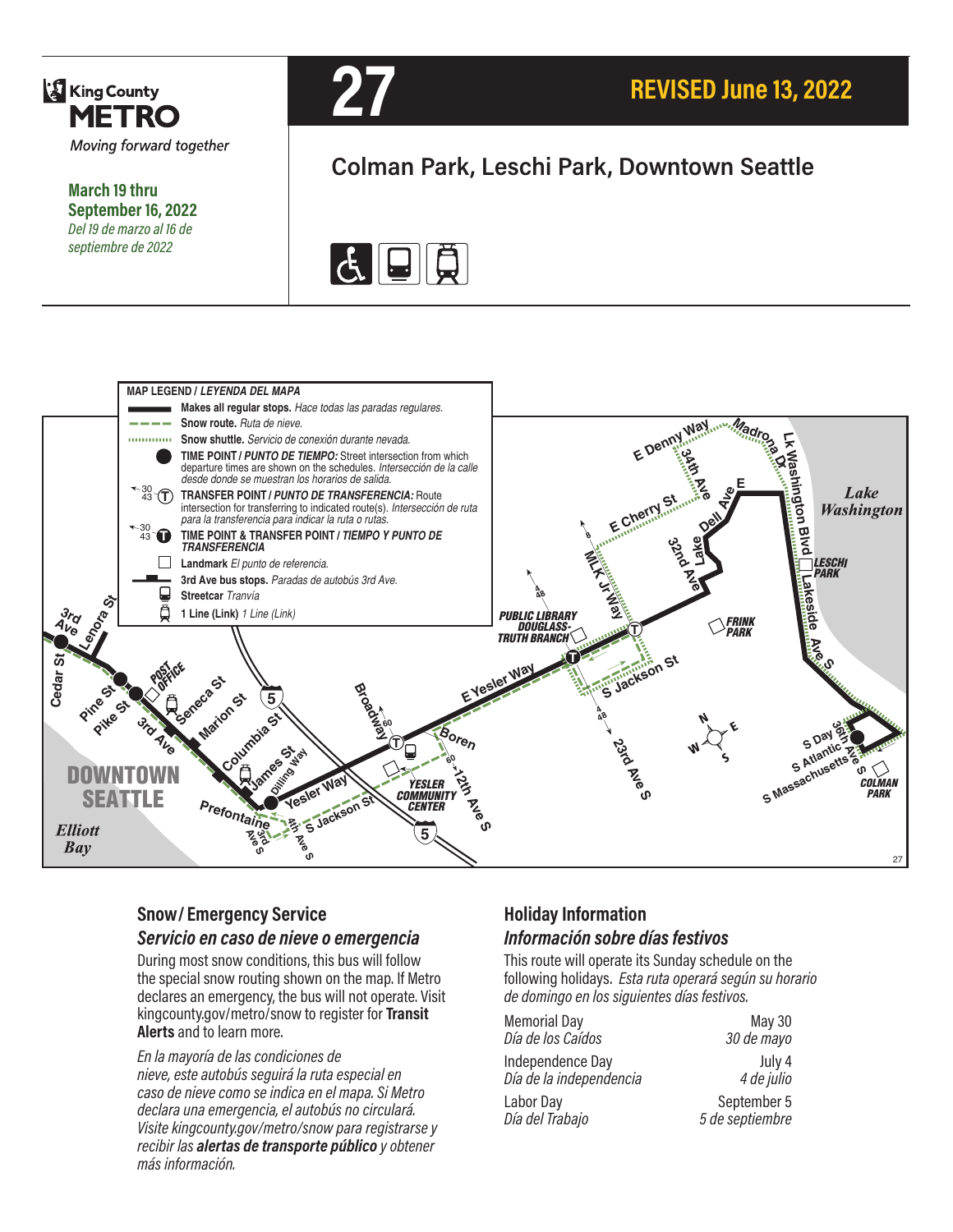### Route 27 Monday thru Friday to Downtown Seattle

*Servicio de lunes a viernes al centro de Seattle*

| Colman<br>Park       | <b>Central</b><br><b>District</b>       | <b>Downtown Seattle</b>    |                                 |                        |  |
|----------------------|-----------------------------------------|----------------------------|---------------------------------|------------------------|--|
| S Atlantic St        | 36th Ave S & E Yesler Way<br>& 23rd Ave | Yesler Way<br>&<br>Dilling | 3rd Ave<br>&<br><b>Union St</b> | To Route               |  |
| Stop #27175          | Stop #27350                             | Stop #1370                 | Stop #570                       |                        |  |
| 5:53                 | 6:03                                    | 6:10                       | 6:14                            | 33                     |  |
| 6:22                 | 6:32                                    | 6:40                       | 6:45                            | 33                     |  |
| 6:53                 | 7:03                                    | 7:11                       | 7:16                            | 33                     |  |
| 7:22                 | 7:33                                    | 7:42                       | 7:48                            | 33                     |  |
| 7:52                 | 8:03                                    | 8:12                       | 8:22b                           |                        |  |
| 8:18                 | 8:29                                    | 8:38                       | 8:48b                           |                        |  |
| 8:48                 | 8:59                                    | 9:08                       | 9:18b                           |                        |  |
| 9:20                 | 9:30                                    | 9:37                       | 9:47b                           |                        |  |
| 9:54                 | 10:03                                   | 10:10                      | 10:19h                          |                        |  |
| 10:23                | 10:32                                   | 10:39                      | 10:48b                          |                        |  |
| 10:54                | 11:03                                   | 11:10                      | 11:19b                          |                        |  |
| 11:24                | 11:33                                   | 11:40                      | 11:49b                          |                        |  |
| 11:54                | 12:03                                   | 12:10                      | 12:19 b                         |                        |  |
| 12:24                | 12:33                                   | 12:40                      | 12:49b                          |                        |  |
| 12:54                | 1:03                                    | 1:10                       | 1:19b                           |                        |  |
| 1:24                 | 1:33                                    | 1:40                       | 1:49 b                          | <b>RB</b>              |  |
| 1:56                 | 2:05                                    | 2:13                       | 2:22b                           |                        |  |
| 2:24                 | 2:33                                    | 2:41                       | 2:50 <sub>b</sub>               |                        |  |
| 2:54                 | 3:03                                    | 3:11                       | 3:20b                           |                        |  |
| 3:21                 | 3:30                                    | 3:38                       | 3:48b                           |                        |  |
| 4:02                 | 4:11                                    | 4:19                       | 4:29b                           |                        |  |
| 4:23                 | 4:32                                    | 4:40                       | 4:50b                           |                        |  |
| 4:54                 | 5:04                                    | 5:12                       | 5:22h                           | 33                     |  |
| 5:15                 | 5:26                                    | 5:34                       | 5:40                            |                        |  |
| 5:53                 | 6:02                                    | 6:09                       | 6:18b                           |                        |  |
| 6:19<br>6:43<br>7:13 | 6:28<br>6:52<br>7:22                    | 6:35<br>6:59<br>7:28       | 6:44b<br>7:08b<br>7:36b         | <b>RB</b><br><b>RB</b> |  |
| 7:45                 | 7:54                                    | 8:00                       | 8:08                            | 33                     |  |
| 8:15                 | 8:24                                    | 8:30                       | 8:38                            | 33                     |  |
| 8:45                 | 8:54                                    | 9:00                       | 9:07 b                          | RB                     |  |
|                      | <b>Bold PM time</b>                     |                            |                                 |                        |  |

**b** Serves northbound 3rd Ave & Pine St at this time. **RB** Returns to Ryerson Base Garage.

### Route 27 Monday thru Friday to Colman Park

*Servicio de lunes a viernes a Colman Park*

| <b>Downtown Seattle</b>                    |                         | Central<br><b>District</b>           | Colman<br>Park                |                                            |
|--------------------------------------------|-------------------------|--------------------------------------|-------------------------------|--------------------------------------------|
| 3rd Ave<br>&<br>Cedar St                   | 3rd Ave<br>&<br>Pike St | Yesler<br>Way &<br>Prefontaine<br>PI | & 23rd Ave                    | E Yesler Way 36th Ave S &<br>S Atlantic St |
| Stop #2220                                 | Stop #433               | Stop #1340                           | Stop #27570                   | Stop #27175                                |
| 5:30                                       | 5:35<br>6:04            | 5:40<br>6:08                         | 5:47<br>6:15                  | 5:58<br>6:26                               |
|                                            | 6:39                    | 6:44                                 | 6:52                          | 7:03                                       |
| 7:27                                       | 7:15<br>7:33<br>8:08    | 7:20<br>7:38<br>8:13                 | 7:28<br>7:46<br>8:21          | 7:39<br>7:58<br>8:33                       |
| $\overline{\phantom{0}}$<br>$\overline{a}$ | 8:36<br>9:20<br>9:32    | 8:41<br>9:25<br>9:37                 | 8:49<br>9:33<br>9:45<br>10:15 | 9:01<br>9:45<br>9:57                       |
| ÷                                          | 10:02<br>10:33<br>11:02 | 10:07<br>10:38<br>11:07              | 10:46<br>11:15                | 10:27<br>10:58<br>11:27                    |
| $\overline{\phantom{0}}$<br>$\overline{a}$ | 11:33<br>12:03<br>12:33 | 11:38<br>12:08<br>12:38              | 11:46<br>12:16<br>12:46       | 11:58<br>12:28<br>12:58                    |
|                                            | 1:03<br>1:33<br>2:03    | 1:08<br>1:38<br>2:08                 | 1:16<br>1:47<br>2:17          | 1:28<br>1:59<br>2:29                       |
| 3:00                                       | 2:36<br>3:06<br>3:34    | 2:41<br>3:12<br>3:40                 | 2:50<br>3:21<br>3:50          | 3:02<br>3:33<br>4:03                       |
| $\overline{a}$<br>-                        | 4:04<br>4:30<br>5:05    | 4:10<br>4:36<br>5:11                 | 4:20<br>4:46<br>5:21          | 4:33<br>4:59<br>5:34                       |
|                                            | 5:20<br>5:37<br>6:04    | 5:26<br>5:43<br>6:10                 | 5:36<br>5:53<br>6:18          | 5:49<br>6:06<br>6:30                       |
| ۰<br>7:27                                  | 6:32<br>6:58<br>7:32    | 6:37<br>7:03<br>7:37                 | 6:45<br>7:11<br>7:44          | 6:56<br>7:22<br>7:55                       |
| 7:53<br>8:23<br>8:53                       | 7:58<br>8:28<br>8:58    | 8:03<br>8:33<br>9:03                 | 8:10<br>8:40<br>9:10          | 8:21<br>8:51<br>9:21                       |
| <b>Bold PM time</b>                        |                         |                                      |                               |                                            |



#### **This trip is cancelled.**

To address ongoing operational and vehicle maintenance capacity limitations, some trips have been temporarily cancelled.